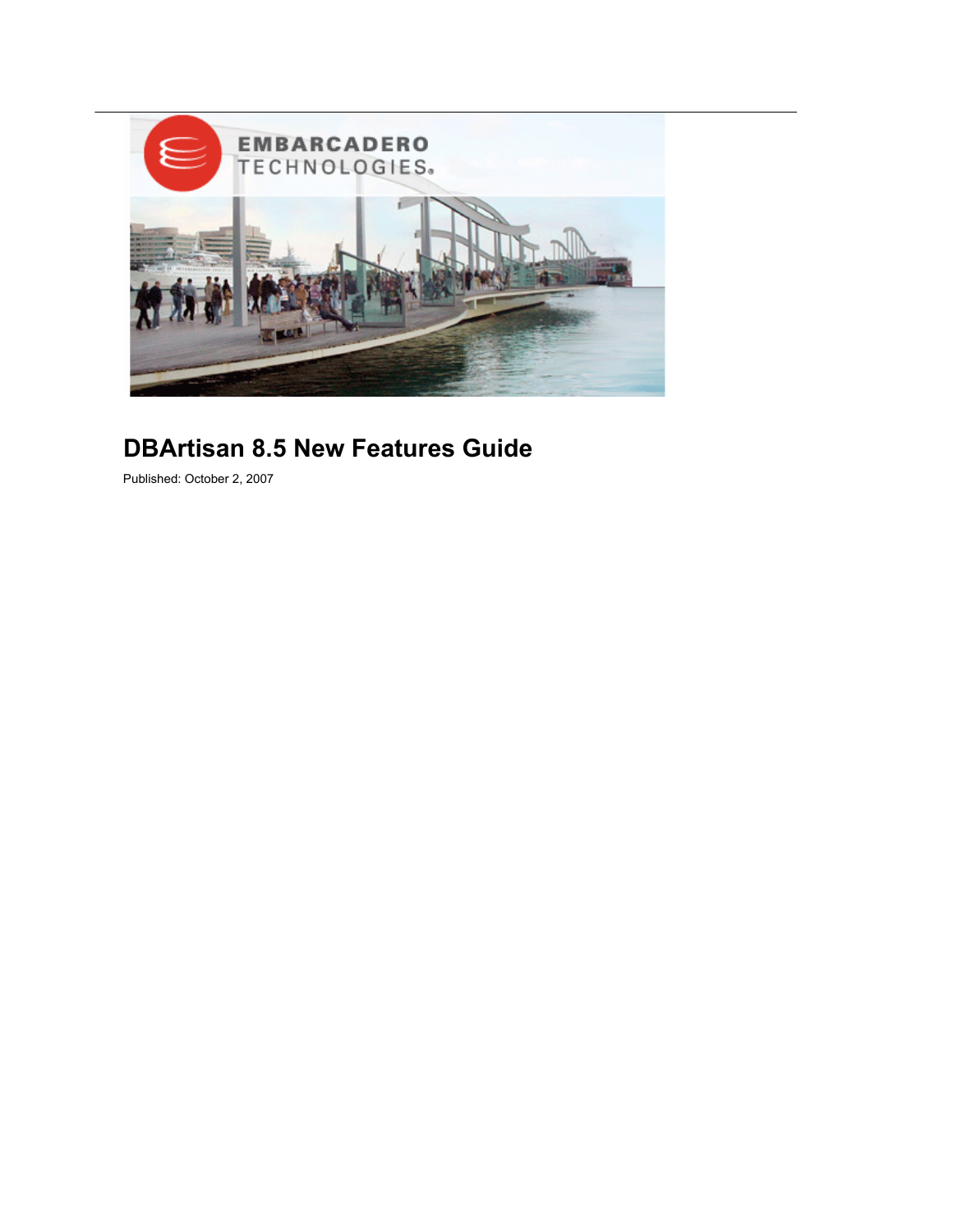Embarcadero Technologies, Inc.

100 California Street, 12th Floor

San Francisco, CA 94111 U.S.A.

This is a preliminary document and may be changed substantially prior to final commercial release of the software described herein.

The information contained in this document represents the current view of Embarcadero Technologies, Inc. on the issues discussed as of the date of publication. Because Embarcadero must respond to changing market conditions, it should not be interpreted to be a commitment on the part of Embarcadero, and Embarcadero cannot guarantee the accuracy of any information presented after the date of publication.

This reviewers guide is for informational purposes only. EMBARCADERO MAKES NO WARRANTIES, EXPRESS OR IMPLIED, AS TO THE INFORMATION IN THIS DOCUMENT.

Complying with all applicable copyright laws is the responsibility of the user. Without limiting the rights under copyright, no part of this document may be reproduced, stored in or introduced into a retrieval system, or transmitted in any form or by any means (electronic, mechanical, photocopying, recording, or otherwise), or for any purpose, without the express written permission of Embarcadero Technologies, Inc..

Embarcadero may have patents, patent applications, trademarks, copyrights, or other intellectual property rights covering subject matter in this document. Except as expressly provided in any written license agreement from Embarcadero, the furnishing of this document does not give you any license to these patents, trademarks, copyrights, or other intellectual property.

© 2007 Embarcadero Technologies, Inc. All rights reserved.

Embarcadero Technologies, Inc., and all of the company's products are either registered trademarks or trademarks of Embarcadero Technologies, Inc. in the United States and/or other countries.

The names of actual companies and products mentioned herein may be the trademarks of their respective owners.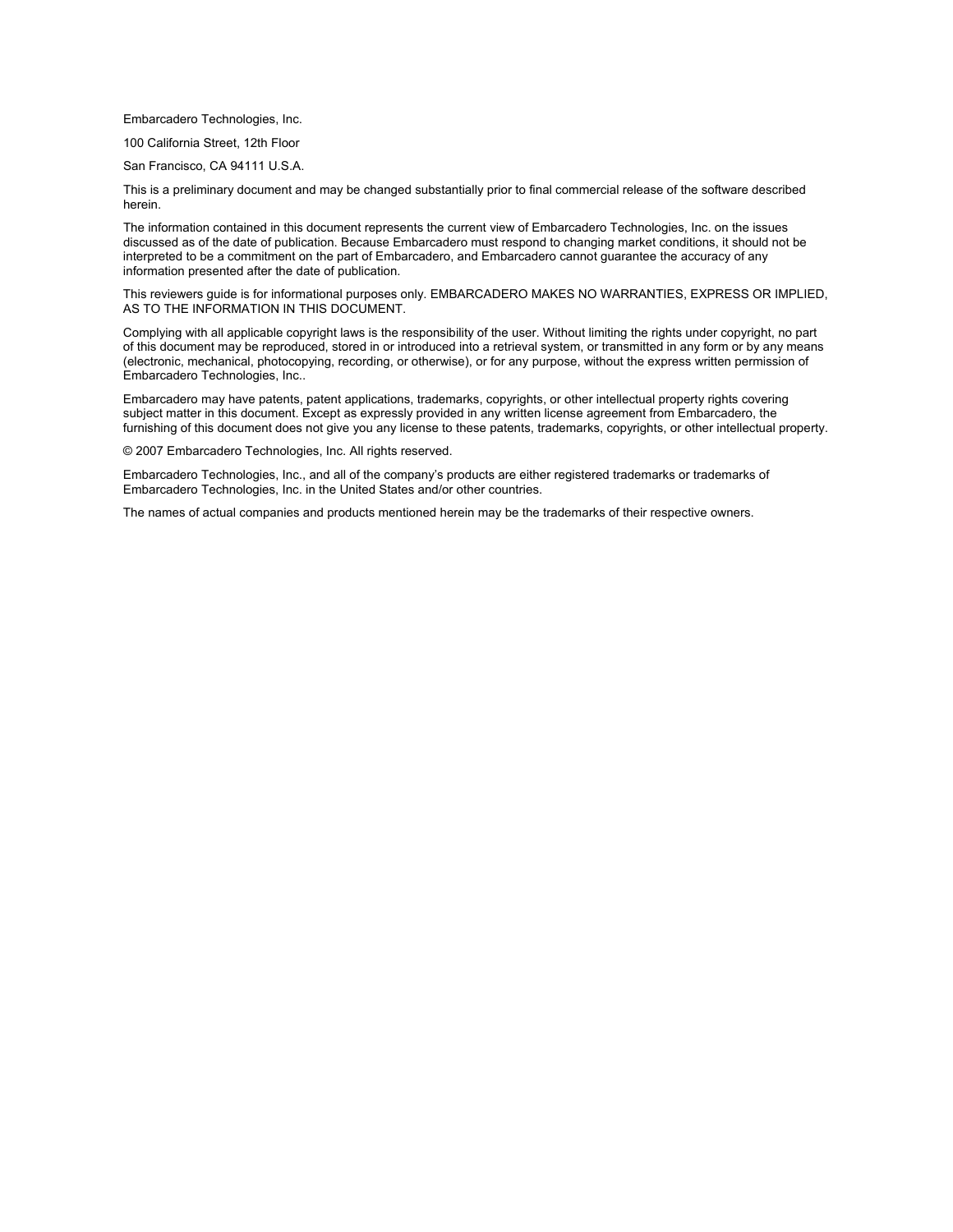# **Contents**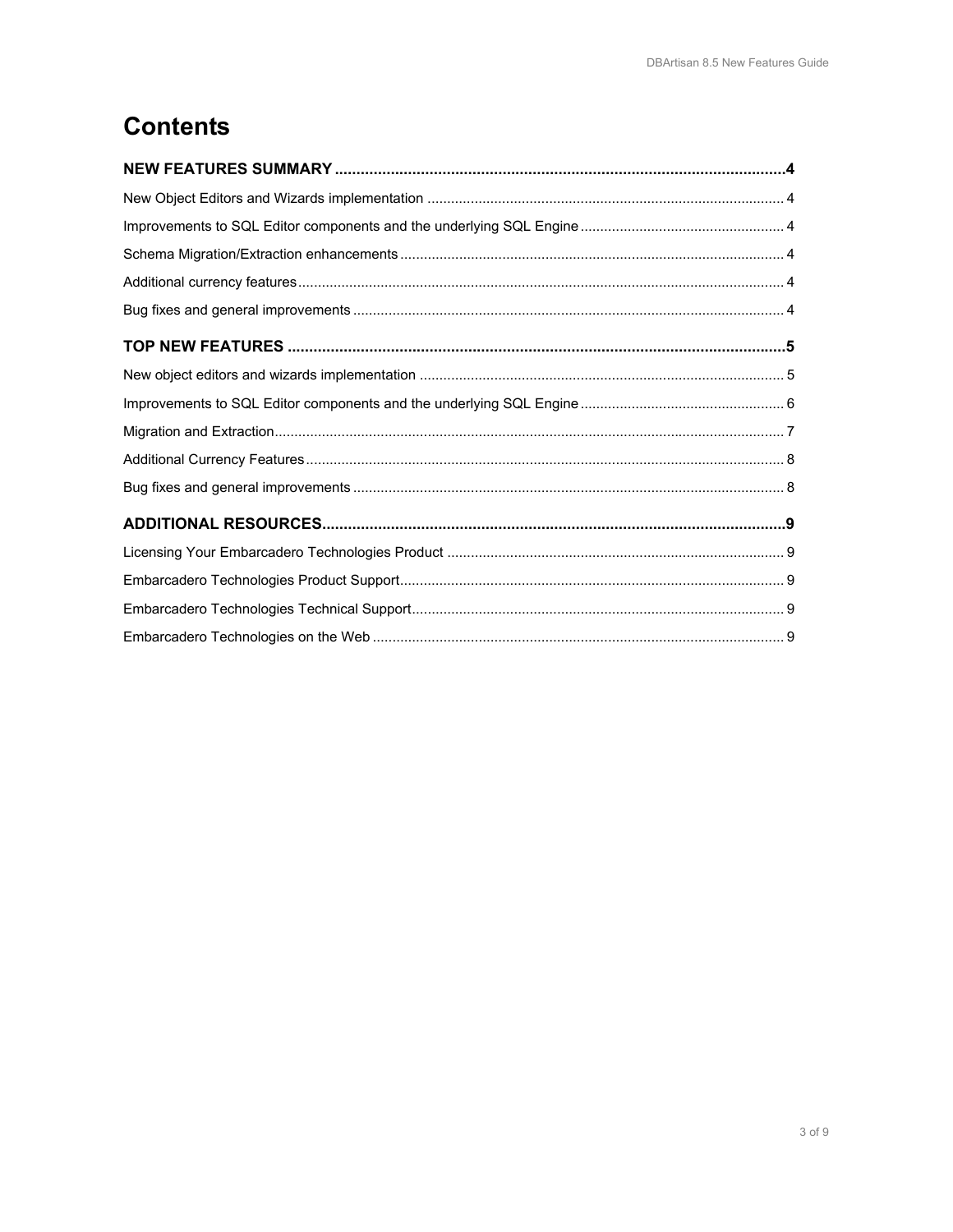# **New Features Summary**

#### **New Object Editors and Wizards implementation**

 DBArtisan 8.5 continues the reworking of the object editors and wizards. Aimed at improving workflow and the user interface experience, the new editors and wizards adopt a .NET look and feel, and are being reworked for consistency.

#### **Improvements to SQL Editor components and the underlying SQL Engine**

A new results view grid has been implemented. Display options now allow you to switch between HTML, grid, and ASCII views. In addition, the locking mechanism so that locking a query/results window to a datasource remains in effect until you disable the lock, regardless of datasource changes in other windows. Lastly, the results view generated on Select \* From functionality, and the Script Execution Facility, is now accompanied by an ISQL editor tab that lets you view and work with the SQL source.

## **Schema Migration/Extraction enhancements**

Options new for 8.5 optimize several aspects of schema extraction and migration. These include an option to determine dependencies by text parsing, a USE statement option, the ability to execute SQL statements before and after procedure or function extraction, and integration of DT/Engine.

## **Additional currency features**

For each supported DBMS, DBArtisan has been upgraded to take advantage of features previously unsupported. Highlights include DB2 table partitioning, Oracle RAC and Automatic Memory Management support, support for Microsoft SQL Server schema objects, 2005 permissions, and new LOB datatypes, and new Sybase datatypes and security features.

#### **Bug fixes and general improvements**

The most significant general improvement is to performance when working with large results sets.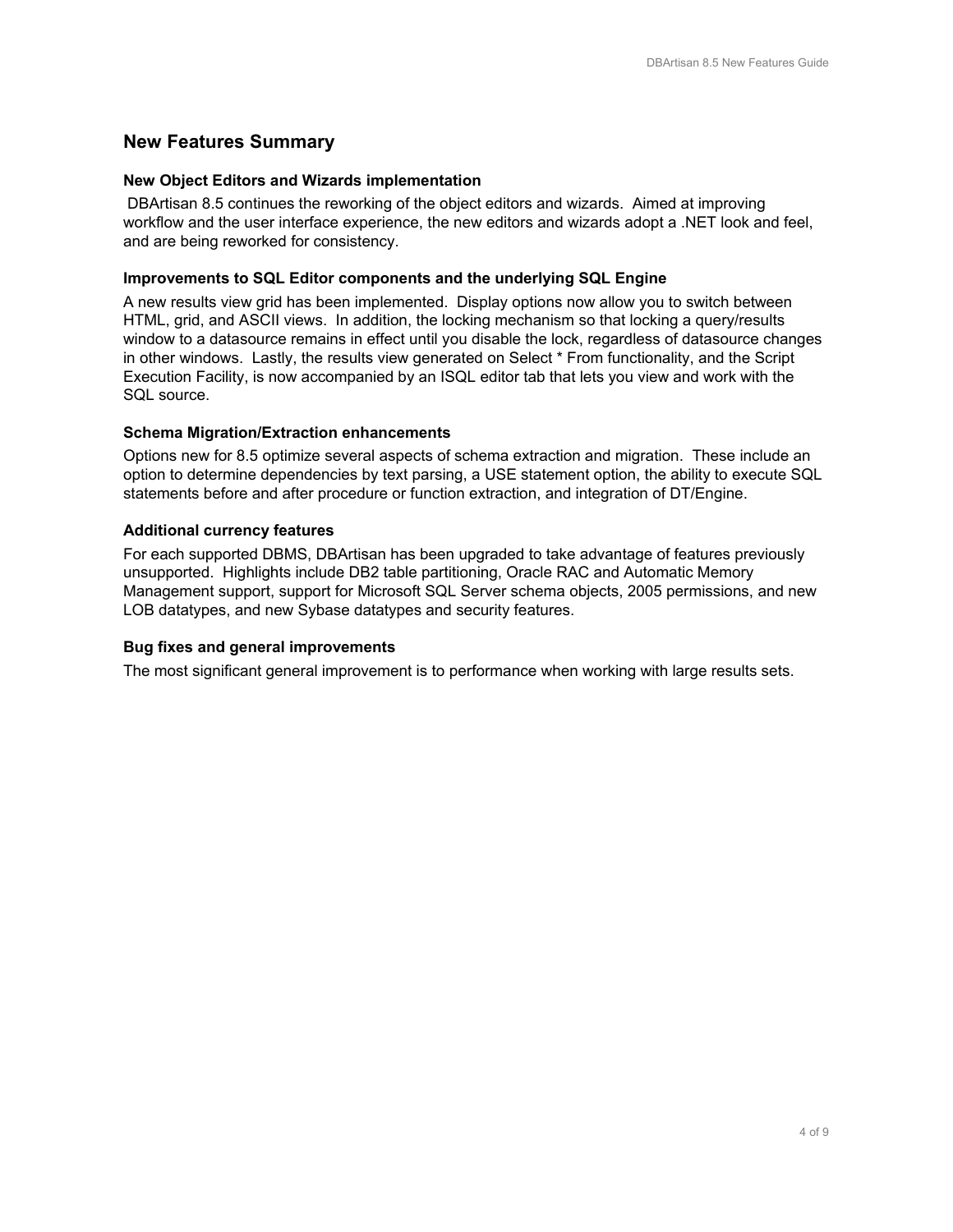# **Top New Features**

#### **New object editors and wizards implementation**

For 8.5, Embarcadero continues to revamp the Object Editors and Wizards. Continuing with the approach to MySQL support, 8.5 offers new editors and wizards for all supported DBMS. In addition to adopting a .NET look and feel, the reworked editors and wizards provide the following benefits:

 **Consistency across DBMS and among object types** – Property and option availability has been improved through reorganizing the tabs of editors and wizards. Basic organization, grouping of properties and options, and consistent labeling have been improved to produce a common look across all editor and wizard types.

| Column<br><b>EMPNO</b>           | Nulls<br>Sort<br>Datatype<br>$CHAR$ (6)<br><b>No</b><br><b>ASCENDING</b> |                          |
|----------------------------------|--------------------------------------------------------------------------|--------------------------|
| Owner AAAAA                      | v View DATASOURCE_THRESHOLD_INFO<br>$\overline{\phantom{a}}$             |                          |
| Properties                       | Definition Comment Dependencies Permissions                              |                          |
| Property                         | Owner SCOTT<br>Function demoFunc                                         | $\overline{\phantom{a}}$ |
| □ Creation                       | Properties Definition Dependencies Permissions                           |                          |
| Owner<br>Name.                   |                                                                          |                          |
| Created                          | Property                                                                 | Value                    |
| Last Modified                    | □ Creation                                                               |                          |
|                                  | Owner                                                                    | SCOTT                    |
|                                  | Name                                                                     | demoFunc                 |
| m.<br>Explore<br>$\triangleleft$ | <b>E</b> Properties<br>Status                                            | VALID                    |
|                                  | Last Modified                                                            | May/14/2007 09:33 AM     |
|                                  | $\equiv$ Size Information<br>Retrieve Size Info                          |                          |
|                                  | Source Size                                                              |                          |
|                                  | Parsed Size                                                              |                          |
|                                  | Code Size                                                                |                          |
|                                  | Error Size                                                               |                          |
|                                  |                                                                          |                          |

- **Presentation** In addition to consistent terminology and a unified approach, use of real estate in dialogs and panes has been improved.
- **Expanded feature support**  The most common customer feedback items are requests for additional support for features offered by each DBArtsan-supported DBMS. For a detailed listing of newly supported features, see Additional Currency Features, below. Most notable for this release are support for the Microsoft SQL Server Schema object and additional support for DB2 tables, particularly partitioning.

In general, the editors and wizards have been reworked to improve workflow and provide a more predictable user interface experience.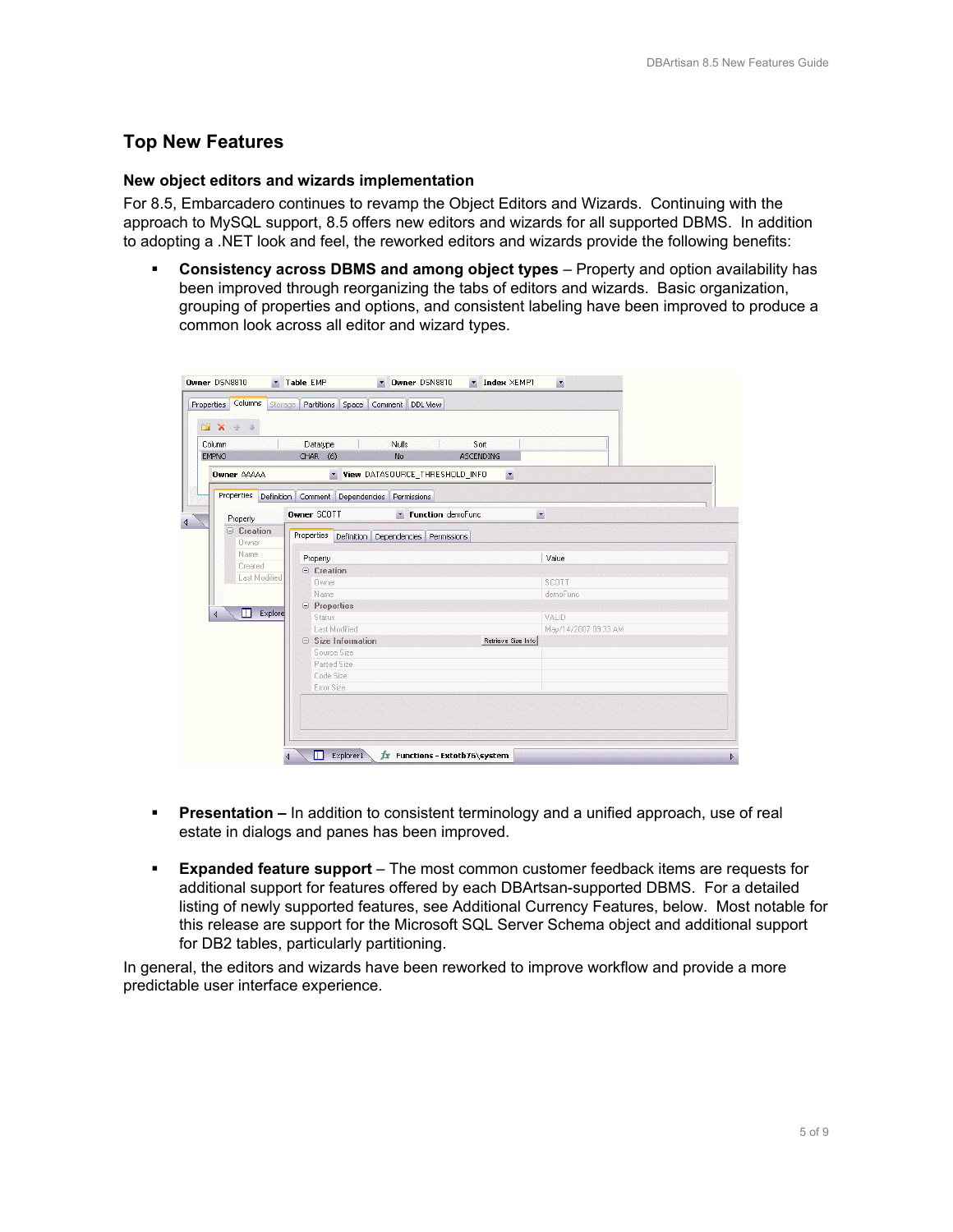#### **Improvements to SQL Editor components and the underlying SQL Engine**

The SQL engine has been upgraded to improve stability and performance. The most visible change is a reimplemented grid in the results view. The new grid provides a cleaner look and provides additional display options.

| ∢               | Results<br>Query |              |                   |              |               |                               |  |  |  |
|-----------------|------------------|--------------|-------------------|--------------|---------------|-------------------------------|--|--|--|
|                 | Customer ID      | First_Name   | Last Name         | Telephone    | Cell          | <b>Email</b>                  |  |  |  |
| 1               | 734              | James        | <b>Battiste</b>   | 873-375-0074 | [NULL]        | james.battiste@vaughnmail.ca  |  |  |  |
| 2               | 735              | Samual       | Philpott          | 481-327-1035 | <b>INULLI</b> | samual7@dennisco.org          |  |  |  |
| 3               | 736              | Noel         | Arra              | 358-057-5005 | <b>INULLI</b> | NOELARRA@GARRETWEB.COM        |  |  |  |
| 4               | 737              | Gaston       | Amesquieto        | 036-450-0463 | 322-851-4877  | gamesquieto@adolphoo.ca       |  |  |  |
| 5               | 738              | Jose         | Rydman            | 536-485-3618 | 702-036-7626  | Jose7@Darellmail.net          |  |  |  |
| 6               | 739              | Ira          | Russer            | 054-624-6242 | 755-474-0313  | ira5@robertmail.org           |  |  |  |
| 7               | 740              | Donnie       | Peake             | 281-052-1866 | [NULL]        | dpeake@fritzmail.ca           |  |  |  |
| 8               | 741              | Avery        | Krumsiek          | 067-780-7588 | 664-607-1364  | avery5@michaelmail.ca         |  |  |  |
| 9               | 742              | Hobert       | <b>Bissonette</b> | 450-846-7782 | 070-135-2458  | Hobert Bissonette@Jasonco.com |  |  |  |
| 10              | 743              | Curt         | Manzano           | 168-706-2014 | 433-165-6664  | curt1@wilsonco.net            |  |  |  |
| 11              | 744              | <b>Brian</b> | Crabbe            | 065-262-2447 | [NULL]        | briancrabbe@marynet.com       |  |  |  |
| 12              | 745              | Philip       | Heerkes           | 575-141-4767 | 686-804-2177  | Philip2@Jacknet.org           |  |  |  |
| 13              | 746              | Justin       | Manginelli        | 856-640-0650 | [NULL]        | JManginelli@Douglasco.ca      |  |  |  |
| 14              | 747              | Kevin        | Tasto             | 818-628-8163 | [NULL]        | kevintasto@carmineco.com      |  |  |  |
| 15 <sub>1</sub> | 748              | Ronald       | Mayes             | 828-215-2712 | <b>INULLI</b> | ronaldmayes@robertweb.co.uk   |  |  |  |
| 16              | 749              | Brain        | Diesen            | 874-817-6275 | [NULL]        | braindiesen@rexmail.org       |  |  |  |
| 17              | 750              | Scotty       | Heart             | 472-505-2238 | 642-640-5545  | scotty5@hoseaco.ca            |  |  |  |
| 18              | 751              | David        | Forsthoffer       | 316-756-1246 | 750-200-3710  | david.forsthoffer@johnweb.net |  |  |  |
| 19              | 752              | Antony       | Carmichel         | 170-280-8514 | 624-648-0051  | antony5@haywoodmail.net       |  |  |  |
| 20              | 753              | Asa          | Courington        | 024-800-4187 | 706-477-8341  | asa.courington@benitoco.ca    |  |  |  |
| 21              | 754              | Joshua       | Lillywhite        | 664-010-6280 | 866-542-5844  | joshualillywhite@samuelco.net |  |  |  |
| 22              | 755              | Ronald       | Prigg             | 373-138-6437 | 480-750-3061  | ronald1@marcelco.ca           |  |  |  |
| 23              | 756              | Trent        | Feelv             | 253-468-1073 | <b>INULLI</b> | trent7@billyco.ca             |  |  |  |
| 24              | 757              | Garry        | Brucculeri        | 282-412-5871 | <b>INULLI</b> | gamy8@robweb.org              |  |  |  |
| 25              | 758              | James        | <b>Brincks</b>    | 121-076-4682 | 180-124-4760  | JBrincks@Jimmieco.com         |  |  |  |

Additional, key functional changes to SQL editing/execution are as follows:

- The lock mechanism has been changed so that it locks the connection from an ISQL window to a datasource/database regardless of datasource choices in other windows. This lets you run multiple queries from the same ISQL window, regardless of other tasks being performed in DBArtisan.
- A new re-execute button, available in the results window, lets you execute a query again without switching to the ISQL window.
- You can change the results view on the on the fly between standard grid, HTML and flat ASCII views.
- On execution using the Script Execution Facility, or use of the Select \* From option, the results view is now accompanied by an ISQL editor Query view. This lets you view the executed code without going to the log and provides all ISQL editor functionality after initial execution using those facilities.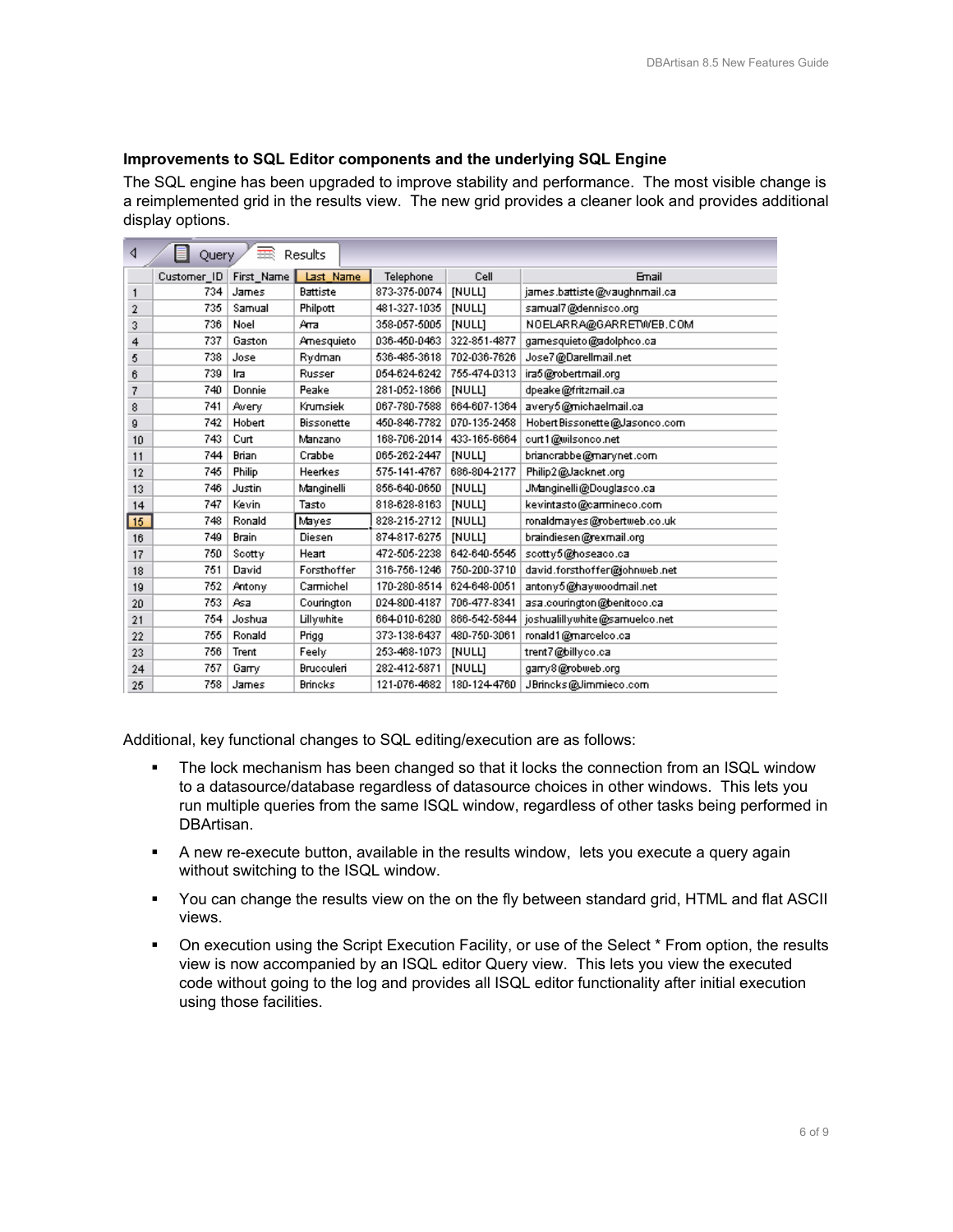#### **Migration and Extraction**

For 8.5, improvements to schema extraction and migration include:

- **The ability to determine dependencies by parsing text of an object**
- **For Sybase, extraction offers the option to include a Use statement**

| <b>Options</b>                                                                                               |                                                   |                  | ×                        |  |
|--------------------------------------------------------------------------------------------------------------|---------------------------------------------------|------------------|--------------------------|--|
| <b>DDL Extract</b><br>$\checkmark$                                                                           | Extraction Wizard - Step 6 of 8                   |                  |                          |  |
| <b>Specify DDL Extraction DRO</b>                                                                            | <b>Options</b><br>Choose your extraction options. |                  |                          |  |
| Select the object types for which y<br>wish to include a DROP statement<br>performing an ad hoc DDL extracti | 图 Al                                              |                  |                          |  |
|                                                                                                              | Parse text to determine dependencies              | False            | $\cdot$ $\sim$           |  |
|                                                                                                              | <b>Script Options</b><br>e                        |                  |                          |  |
| Extract Sybase Login with User                                                                               | <b>Script Drop Statements</b>                     | False            |                          |  |
|                                                                                                              | <b>Script Create Statements</b>                   | True             | $\overline{ }$           |  |
| Extract to multiple windows                                                                                  | Script System Privileges                          | False            | $\cdot$<br>≣             |  |
| Extract in dependency order                                                                                  | Script Object Privileges                          | False            | $\overline{\phantom{a}}$ |  |
|                                                                                                              | <b>Lise Alter Statements</b>                      | False            | E.                       |  |
| Script Use Statement                                                                                         | Include Storage                                   | True             | $\overline{ }$           |  |
|                                                                                                              | Generate DDL for system objects                   | False            | $\ddot{\phantom{0}}$     |  |
|                                                                                                              | Generate DDL for non-system objects               | False            | $\ddot{\cdot}$           |  |
|                                                                                                              | Only allow explicitly included types.             | False            |                          |  |
|                                                                                                              | Script Use Statement                              | True             | $\mathbf{v}$             |  |
|                                                                                                              | < Back<br>Next                                    | Finish<br>Cancel | Help                     |  |

**There is now the ability to embed statements within the comments of a stored procedure or** function, that will be executed as part of the extraction. This is useful, for example, for creating and dropping temporary tables required by the procedure or function. Tags are provided to have statements executed before or after the function or procedure:

```
create procedure dbo.name(@a numeric) as 
/* 
<ETStart>SQL statement executed before proc or func< /ETStart> 
<ETEnd> SQL statement executed after proc or func </ETEnd> 
*/ 
begin 
…
```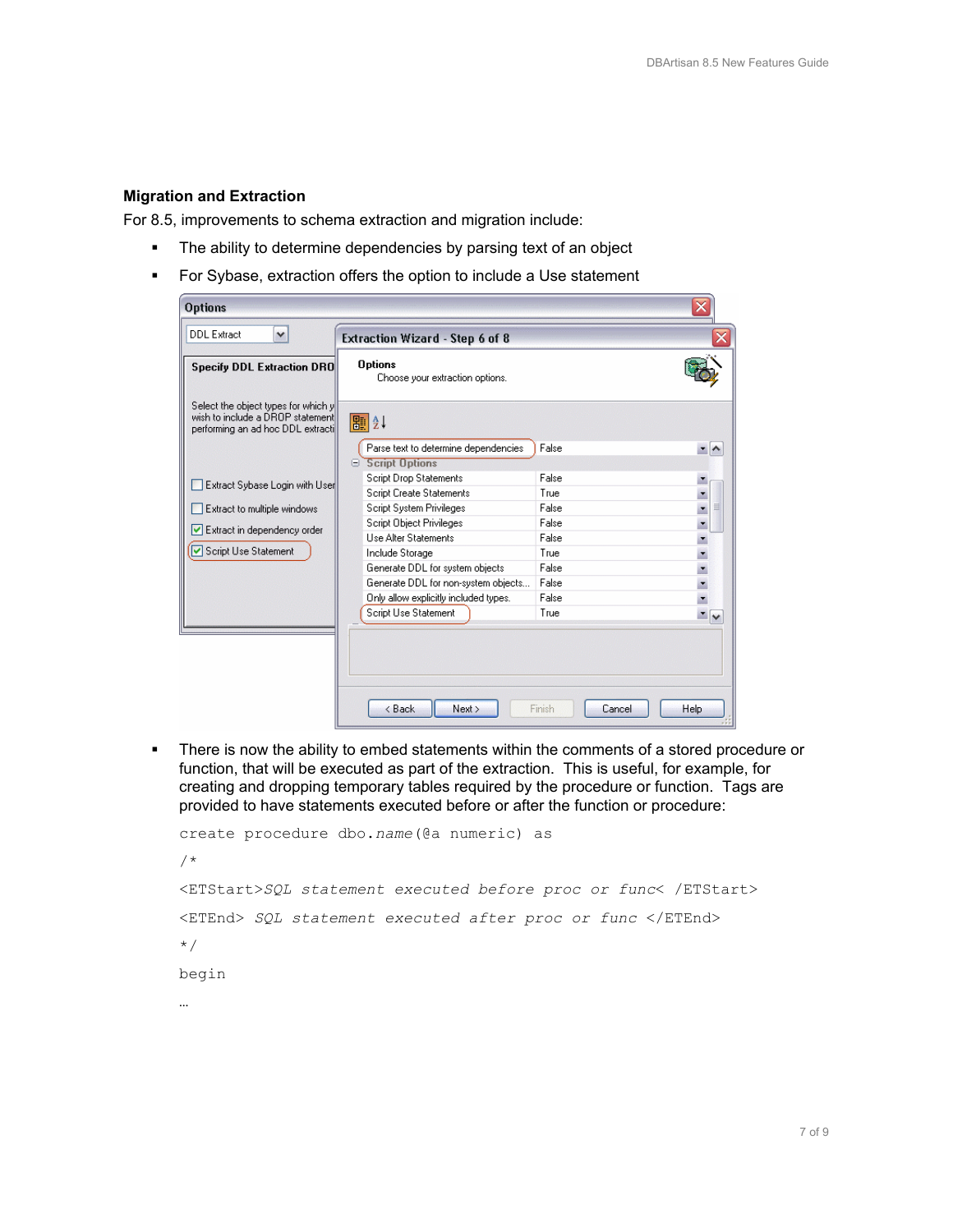#### **Additional Currency Features**

In response to customer requests, a number of new or enhanced features are now available.

For DB2, new or improved features are aimed at DB2 Version 9 table features. They include:

- **Table partitioning**
- Support for multi-dimension clustering and distribution key columns
- A Copy Scheme command allows for quick copy of a database schema and associated objects
- The Reorganize command for tables and the Refresh Table command for Materialized Query tables have been extended to include new options
- An Update Statistics command is now available for views

For Oracle, new features include

- Automatic Memory Management support in Database Monitor and Performance Analyst
- Real Application Clusters (RAC) support in Performance Analyst, the ISQL Editor, the SQL Debugger, and Database Monitor
- A Shrink command is now available for tables and indexes.

For Microsoft SQL Server, new features include:

- Schema object support
- **SQL Server 2005 permissions**
- **Additional LOB datatypes (varchar(max), nvarchar(max), and varbinary(max))**
- For logins, when dropping logins you can now simultaneously drop associated users. Similarly, when creating users, you no longer have to associate a login.
- When dropping a database, you can now simultaneously delete the backup and restore history.

For Sybase, new or improved features include:

- SSL and Kerberos security support
- Sybase 15 datatypes
- The Data Load wizard now offers BCP options for functional index and virtual computed columns
- You can now create tables designated as temporary

#### **Bug fixes and general improvements**

As with any release, Embarcadero has dedicated effort to fixing bugs, improving performance, and responding to specific customer requests. For 8.5, a key improvement is in the area of working with large results sets. For some DBArtisan customers, it is not unusual to work with results sets of rows that number in the hundreds of thousands. These customers will notice a substantial performance improvement in this area with version 8.5. Storage of large results sets has been optimized to reduce the load on memory.